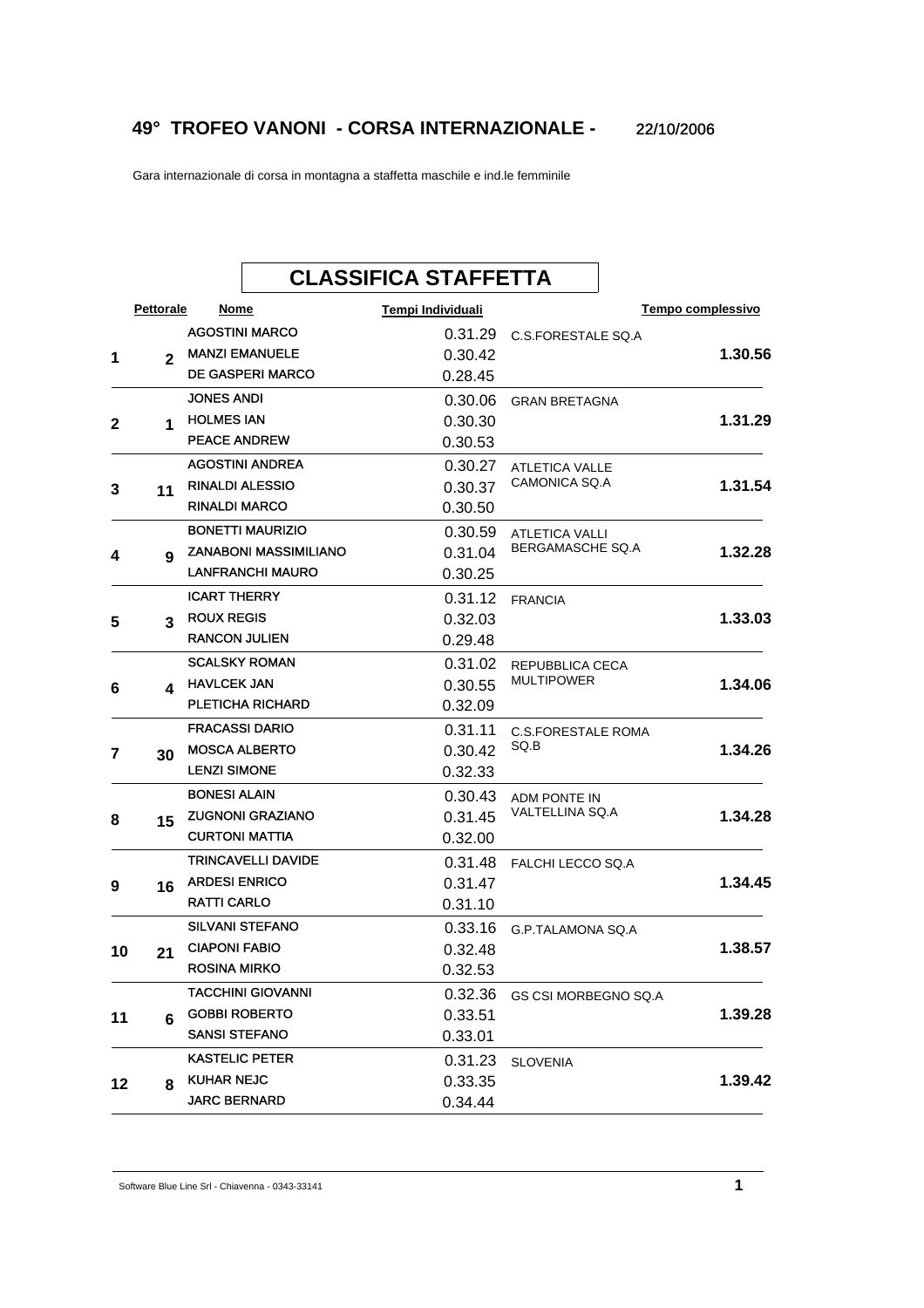| <b>PRIULI IVAN</b><br>0.33.13<br>ATL.VALLE CAMONICA<br>SQ.B<br>PILATTI DAVIDE<br>1.40.08<br>0.33.05<br>13<br>36<br><b>BETTONI FRANCESCO</b><br>0.33.50<br><b>BALDACCINI ALEX</b><br>0.33.19<br>G.S.OROBIE SQ.A<br>PIROLA CORRADO<br>0.34.06<br>14<br>18<br><b>BALDACCINI GIANFRANCO</b><br>0.33.01<br><b>TURATI SILVANO</b><br>0.32.11<br>ASTI TICINO SQ.A<br><b>MAFFI MASSIMO</b><br>0.32.57<br>15<br>83<br><b>MOGHINI FABRIZIO</b><br>0.35.22<br><b>VALOUR PAUL HENRI</b><br>0.32.40<br><b>ACO FIRMINY LOIRE</b><br><b>BANCEL ERIC</b><br>0.34.56<br>16<br>7<br><b>RANCON MAXIME</b><br>0.33.37<br><b>BARONA ALBERTO</b><br>0.34.09<br><b>G.P.SANTI NUOVA</b><br>OLONIO SQ.A<br><b>GERNA IVAN</b><br>0.34.11<br>17<br>22<br><b>PENONE MICHELE</b><br>0.33.09<br><b>GEERDINK MAYEL</b><br>0.32.38<br><b>OLANDA</b><br><b>HOFSTRA KLAAS JAN</b><br>0.35.34<br>18<br>5<br><b>GEERDINK BJORN</b><br>0.33.30<br><b>RUGA FABIO</b><br>0.30.53<br>ATL.CENTRO LARIO<br><b>GORZA VALERIO</b><br>0.37.53<br>19<br>13<br><b>GIOVIO OSCAR</b><br>0.33.21<br><b>BONGIO SERGIO</b><br>0.34.05<br>G.S. CSI MORBEGNO<br>SQ.B<br><b>GILARDI ALESSANDRO</b><br>0.33.16<br>20<br>31<br><b>MAZZONI AURELIO</b><br>0.35.02<br><b>TONUCCI MARCO</b><br>0.35.35<br>G.P.VALCHIAVENNA<br>LIQUIGAS SQ.A<br><b>GINI MARCELLO</b><br>0.33.55<br>21<br>106<br><b>TRIULZI FABRIZIO</b><br>0.32.56<br><b>BELTRAMI MAURIZIO</b><br>0.33.37<br>LA RECASTELLO RADICI<br><b>GROUP SQ.A</b><br><b>TESTA ATTILIO</b><br>0.34.19<br>22<br>12<br><b>TOMELLERI FLAVIO</b><br>0.34.38<br><b>DELLA TORRE FRANCESCO</b><br>0.34.50 G.S.VALGEROLA SQ.A<br>PEDROLA EMANUELE<br>0.34.57<br>23<br>111<br><b>SONGINI DARIO</b><br>0.33.05<br><b>TERZI CRISTIAN</b><br>0.31.14<br>ATL.VALLI<br><b>BERGAMASCHE LEFFE</b><br><b>BIANCHI MIRKO</b><br>0.34.01<br>24<br>91<br>SQ.B<br><b>MACCARI BATTISTA</b><br>0.38.34<br><b>SALINETTI MICHELE</b><br>0.33.28<br>G.S.CSI MORBEGNO SQ.C<br><b>GUSMEROLI EGIDIO</b><br>0.34.18<br>25<br>46<br><b>RUFFONI GIAMPAOLO</b><br>0.36.21<br><b>TOGNOLO MAURO</b><br>0.35.00<br>ASD ATL.VERBANO<br>USAG SQ.A<br><b>SANGALLI GIACOMO</b><br>0.34.48<br>26<br>99<br><b>RODARI ENRICO</b><br>0.35.10<br><b>CASTELNUOVO MARCO</b><br>0.33.11<br><b>GSA CORNO MARCO</b><br><b>ITALIA LECCO</b><br><b>COPES FABIO</b><br>0.36.44<br>27<br>39<br>POLLINI ANGELO<br>0.35.20 |  | <b>Pettorale</b> | Nome | Tempi Individuali |  | Tempo complessivo |
|----------------------------------------------------------------------------------------------------------------------------------------------------------------------------------------------------------------------------------------------------------------------------------------------------------------------------------------------------------------------------------------------------------------------------------------------------------------------------------------------------------------------------------------------------------------------------------------------------------------------------------------------------------------------------------------------------------------------------------------------------------------------------------------------------------------------------------------------------------------------------------------------------------------------------------------------------------------------------------------------------------------------------------------------------------------------------------------------------------------------------------------------------------------------------------------------------------------------------------------------------------------------------------------------------------------------------------------------------------------------------------------------------------------------------------------------------------------------------------------------------------------------------------------------------------------------------------------------------------------------------------------------------------------------------------------------------------------------------------------------------------------------------------------------------------------------------------------------------------------------------------------------------------------------------------------------------------------------------------------------------------------------------------------------------------------------------------------------------------------------------------------------------------------------------------------------------------------------------------------------------------------------------------------------------------------------------------------------------------|--|------------------|------|-------------------|--|-------------------|
|                                                                                                                                                                                                                                                                                                                                                                                                                                                                                                                                                                                                                                                                                                                                                                                                                                                                                                                                                                                                                                                                                                                                                                                                                                                                                                                                                                                                                                                                                                                                                                                                                                                                                                                                                                                                                                                                                                                                                                                                                                                                                                                                                                                                                                                                                                                                                          |  |                  |      |                   |  |                   |
|                                                                                                                                                                                                                                                                                                                                                                                                                                                                                                                                                                                                                                                                                                                                                                                                                                                                                                                                                                                                                                                                                                                                                                                                                                                                                                                                                                                                                                                                                                                                                                                                                                                                                                                                                                                                                                                                                                                                                                                                                                                                                                                                                                                                                                                                                                                                                          |  |                  |      |                   |  |                   |
|                                                                                                                                                                                                                                                                                                                                                                                                                                                                                                                                                                                                                                                                                                                                                                                                                                                                                                                                                                                                                                                                                                                                                                                                                                                                                                                                                                                                                                                                                                                                                                                                                                                                                                                                                                                                                                                                                                                                                                                                                                                                                                                                                                                                                                                                                                                                                          |  |                  |      |                   |  |                   |
|                                                                                                                                                                                                                                                                                                                                                                                                                                                                                                                                                                                                                                                                                                                                                                                                                                                                                                                                                                                                                                                                                                                                                                                                                                                                                                                                                                                                                                                                                                                                                                                                                                                                                                                                                                                                                                                                                                                                                                                                                                                                                                                                                                                                                                                                                                                                                          |  |                  |      |                   |  |                   |
|                                                                                                                                                                                                                                                                                                                                                                                                                                                                                                                                                                                                                                                                                                                                                                                                                                                                                                                                                                                                                                                                                                                                                                                                                                                                                                                                                                                                                                                                                                                                                                                                                                                                                                                                                                                                                                                                                                                                                                                                                                                                                                                                                                                                                                                                                                                                                          |  |                  |      |                   |  | 1.40.26           |
|                                                                                                                                                                                                                                                                                                                                                                                                                                                                                                                                                                                                                                                                                                                                                                                                                                                                                                                                                                                                                                                                                                                                                                                                                                                                                                                                                                                                                                                                                                                                                                                                                                                                                                                                                                                                                                                                                                                                                                                                                                                                                                                                                                                                                                                                                                                                                          |  |                  |      |                   |  |                   |
|                                                                                                                                                                                                                                                                                                                                                                                                                                                                                                                                                                                                                                                                                                                                                                                                                                                                                                                                                                                                                                                                                                                                                                                                                                                                                                                                                                                                                                                                                                                                                                                                                                                                                                                                                                                                                                                                                                                                                                                                                                                                                                                                                                                                                                                                                                                                                          |  |                  |      |                   |  |                   |
|                                                                                                                                                                                                                                                                                                                                                                                                                                                                                                                                                                                                                                                                                                                                                                                                                                                                                                                                                                                                                                                                                                                                                                                                                                                                                                                                                                                                                                                                                                                                                                                                                                                                                                                                                                                                                                                                                                                                                                                                                                                                                                                                                                                                                                                                                                                                                          |  |                  |      |                   |  | 1.40.30           |
|                                                                                                                                                                                                                                                                                                                                                                                                                                                                                                                                                                                                                                                                                                                                                                                                                                                                                                                                                                                                                                                                                                                                                                                                                                                                                                                                                                                                                                                                                                                                                                                                                                                                                                                                                                                                                                                                                                                                                                                                                                                                                                                                                                                                                                                                                                                                                          |  |                  |      |                   |  |                   |
|                                                                                                                                                                                                                                                                                                                                                                                                                                                                                                                                                                                                                                                                                                                                                                                                                                                                                                                                                                                                                                                                                                                                                                                                                                                                                                                                                                                                                                                                                                                                                                                                                                                                                                                                                                                                                                                                                                                                                                                                                                                                                                                                                                                                                                                                                                                                                          |  |                  |      |                   |  |                   |
|                                                                                                                                                                                                                                                                                                                                                                                                                                                                                                                                                                                                                                                                                                                                                                                                                                                                                                                                                                                                                                                                                                                                                                                                                                                                                                                                                                                                                                                                                                                                                                                                                                                                                                                                                                                                                                                                                                                                                                                                                                                                                                                                                                                                                                                                                                                                                          |  |                  |      |                   |  | 1.41.13           |
|                                                                                                                                                                                                                                                                                                                                                                                                                                                                                                                                                                                                                                                                                                                                                                                                                                                                                                                                                                                                                                                                                                                                                                                                                                                                                                                                                                                                                                                                                                                                                                                                                                                                                                                                                                                                                                                                                                                                                                                                                                                                                                                                                                                                                                                                                                                                                          |  |                  |      |                   |  |                   |
|                                                                                                                                                                                                                                                                                                                                                                                                                                                                                                                                                                                                                                                                                                                                                                                                                                                                                                                                                                                                                                                                                                                                                                                                                                                                                                                                                                                                                                                                                                                                                                                                                                                                                                                                                                                                                                                                                                                                                                                                                                                                                                                                                                                                                                                                                                                                                          |  |                  |      |                   |  |                   |
|                                                                                                                                                                                                                                                                                                                                                                                                                                                                                                                                                                                                                                                                                                                                                                                                                                                                                                                                                                                                                                                                                                                                                                                                                                                                                                                                                                                                                                                                                                                                                                                                                                                                                                                                                                                                                                                                                                                                                                                                                                                                                                                                                                                                                                                                                                                                                          |  |                  |      |                   |  | 1.41.29           |
|                                                                                                                                                                                                                                                                                                                                                                                                                                                                                                                                                                                                                                                                                                                                                                                                                                                                                                                                                                                                                                                                                                                                                                                                                                                                                                                                                                                                                                                                                                                                                                                                                                                                                                                                                                                                                                                                                                                                                                                                                                                                                                                                                                                                                                                                                                                                                          |  |                  |      |                   |  |                   |
|                                                                                                                                                                                                                                                                                                                                                                                                                                                                                                                                                                                                                                                                                                                                                                                                                                                                                                                                                                                                                                                                                                                                                                                                                                                                                                                                                                                                                                                                                                                                                                                                                                                                                                                                                                                                                                                                                                                                                                                                                                                                                                                                                                                                                                                                                                                                                          |  |                  |      |                   |  |                   |
|                                                                                                                                                                                                                                                                                                                                                                                                                                                                                                                                                                                                                                                                                                                                                                                                                                                                                                                                                                                                                                                                                                                                                                                                                                                                                                                                                                                                                                                                                                                                                                                                                                                                                                                                                                                                                                                                                                                                                                                                                                                                                                                                                                                                                                                                                                                                                          |  |                  |      |                   |  | 1.41.42           |
|                                                                                                                                                                                                                                                                                                                                                                                                                                                                                                                                                                                                                                                                                                                                                                                                                                                                                                                                                                                                                                                                                                                                                                                                                                                                                                                                                                                                                                                                                                                                                                                                                                                                                                                                                                                                                                                                                                                                                                                                                                                                                                                                                                                                                                                                                                                                                          |  |                  |      |                   |  |                   |
|                                                                                                                                                                                                                                                                                                                                                                                                                                                                                                                                                                                                                                                                                                                                                                                                                                                                                                                                                                                                                                                                                                                                                                                                                                                                                                                                                                                                                                                                                                                                                                                                                                                                                                                                                                                                                                                                                                                                                                                                                                                                                                                                                                                                                                                                                                                                                          |  |                  |      |                   |  |                   |
|                                                                                                                                                                                                                                                                                                                                                                                                                                                                                                                                                                                                                                                                                                                                                                                                                                                                                                                                                                                                                                                                                                                                                                                                                                                                                                                                                                                                                                                                                                                                                                                                                                                                                                                                                                                                                                                                                                                                                                                                                                                                                                                                                                                                                                                                                                                                                          |  |                  |      |                   |  | 1.42.07           |
|                                                                                                                                                                                                                                                                                                                                                                                                                                                                                                                                                                                                                                                                                                                                                                                                                                                                                                                                                                                                                                                                                                                                                                                                                                                                                                                                                                                                                                                                                                                                                                                                                                                                                                                                                                                                                                                                                                                                                                                                                                                                                                                                                                                                                                                                                                                                                          |  |                  |      |                   |  |                   |
|                                                                                                                                                                                                                                                                                                                                                                                                                                                                                                                                                                                                                                                                                                                                                                                                                                                                                                                                                                                                                                                                                                                                                                                                                                                                                                                                                                                                                                                                                                                                                                                                                                                                                                                                                                                                                                                                                                                                                                                                                                                                                                                                                                                                                                                                                                                                                          |  |                  |      |                   |  |                   |
|                                                                                                                                                                                                                                                                                                                                                                                                                                                                                                                                                                                                                                                                                                                                                                                                                                                                                                                                                                                                                                                                                                                                                                                                                                                                                                                                                                                                                                                                                                                                                                                                                                                                                                                                                                                                                                                                                                                                                                                                                                                                                                                                                                                                                                                                                                                                                          |  |                  |      |                   |  | 1.42.23           |
|                                                                                                                                                                                                                                                                                                                                                                                                                                                                                                                                                                                                                                                                                                                                                                                                                                                                                                                                                                                                                                                                                                                                                                                                                                                                                                                                                                                                                                                                                                                                                                                                                                                                                                                                                                                                                                                                                                                                                                                                                                                                                                                                                                                                                                                                                                                                                          |  |                  |      |                   |  |                   |
|                                                                                                                                                                                                                                                                                                                                                                                                                                                                                                                                                                                                                                                                                                                                                                                                                                                                                                                                                                                                                                                                                                                                                                                                                                                                                                                                                                                                                                                                                                                                                                                                                                                                                                                                                                                                                                                                                                                                                                                                                                                                                                                                                                                                                                                                                                                                                          |  |                  |      |                   |  | 1.42.26           |
|                                                                                                                                                                                                                                                                                                                                                                                                                                                                                                                                                                                                                                                                                                                                                                                                                                                                                                                                                                                                                                                                                                                                                                                                                                                                                                                                                                                                                                                                                                                                                                                                                                                                                                                                                                                                                                                                                                                                                                                                                                                                                                                                                                                                                                                                                                                                                          |  |                  |      |                   |  |                   |
|                                                                                                                                                                                                                                                                                                                                                                                                                                                                                                                                                                                                                                                                                                                                                                                                                                                                                                                                                                                                                                                                                                                                                                                                                                                                                                                                                                                                                                                                                                                                                                                                                                                                                                                                                                                                                                                                                                                                                                                                                                                                                                                                                                                                                                                                                                                                                          |  |                  |      |                   |  |                   |
|                                                                                                                                                                                                                                                                                                                                                                                                                                                                                                                                                                                                                                                                                                                                                                                                                                                                                                                                                                                                                                                                                                                                                                                                                                                                                                                                                                                                                                                                                                                                                                                                                                                                                                                                                                                                                                                                                                                                                                                                                                                                                                                                                                                                                                                                                                                                                          |  |                  |      |                   |  | 1.42.34           |
|                                                                                                                                                                                                                                                                                                                                                                                                                                                                                                                                                                                                                                                                                                                                                                                                                                                                                                                                                                                                                                                                                                                                                                                                                                                                                                                                                                                                                                                                                                                                                                                                                                                                                                                                                                                                                                                                                                                                                                                                                                                                                                                                                                                                                                                                                                                                                          |  |                  |      |                   |  |                   |
|                                                                                                                                                                                                                                                                                                                                                                                                                                                                                                                                                                                                                                                                                                                                                                                                                                                                                                                                                                                                                                                                                                                                                                                                                                                                                                                                                                                                                                                                                                                                                                                                                                                                                                                                                                                                                                                                                                                                                                                                                                                                                                                                                                                                                                                                                                                                                          |  |                  |      |                   |  |                   |
|                                                                                                                                                                                                                                                                                                                                                                                                                                                                                                                                                                                                                                                                                                                                                                                                                                                                                                                                                                                                                                                                                                                                                                                                                                                                                                                                                                                                                                                                                                                                                                                                                                                                                                                                                                                                                                                                                                                                                                                                                                                                                                                                                                                                                                                                                                                                                          |  |                  |      |                   |  |                   |
|                                                                                                                                                                                                                                                                                                                                                                                                                                                                                                                                                                                                                                                                                                                                                                                                                                                                                                                                                                                                                                                                                                                                                                                                                                                                                                                                                                                                                                                                                                                                                                                                                                                                                                                                                                                                                                                                                                                                                                                                                                                                                                                                                                                                                                                                                                                                                          |  |                  |      |                   |  | 1.42.52           |
|                                                                                                                                                                                                                                                                                                                                                                                                                                                                                                                                                                                                                                                                                                                                                                                                                                                                                                                                                                                                                                                                                                                                                                                                                                                                                                                                                                                                                                                                                                                                                                                                                                                                                                                                                                                                                                                                                                                                                                                                                                                                                                                                                                                                                                                                                                                                                          |  |                  |      |                   |  |                   |
|                                                                                                                                                                                                                                                                                                                                                                                                                                                                                                                                                                                                                                                                                                                                                                                                                                                                                                                                                                                                                                                                                                                                                                                                                                                                                                                                                                                                                                                                                                                                                                                                                                                                                                                                                                                                                                                                                                                                                                                                                                                                                                                                                                                                                                                                                                                                                          |  |                  |      |                   |  |                   |
|                                                                                                                                                                                                                                                                                                                                                                                                                                                                                                                                                                                                                                                                                                                                                                                                                                                                                                                                                                                                                                                                                                                                                                                                                                                                                                                                                                                                                                                                                                                                                                                                                                                                                                                                                                                                                                                                                                                                                                                                                                                                                                                                                                                                                                                                                                                                                          |  |                  |      |                   |  | 1.43.49           |
|                                                                                                                                                                                                                                                                                                                                                                                                                                                                                                                                                                                                                                                                                                                                                                                                                                                                                                                                                                                                                                                                                                                                                                                                                                                                                                                                                                                                                                                                                                                                                                                                                                                                                                                                                                                                                                                                                                                                                                                                                                                                                                                                                                                                                                                                                                                                                          |  |                  |      |                   |  |                   |
|                                                                                                                                                                                                                                                                                                                                                                                                                                                                                                                                                                                                                                                                                                                                                                                                                                                                                                                                                                                                                                                                                                                                                                                                                                                                                                                                                                                                                                                                                                                                                                                                                                                                                                                                                                                                                                                                                                                                                                                                                                                                                                                                                                                                                                                                                                                                                          |  |                  |      |                   |  |                   |
|                                                                                                                                                                                                                                                                                                                                                                                                                                                                                                                                                                                                                                                                                                                                                                                                                                                                                                                                                                                                                                                                                                                                                                                                                                                                                                                                                                                                                                                                                                                                                                                                                                                                                                                                                                                                                                                                                                                                                                                                                                                                                                                                                                                                                                                                                                                                                          |  |                  |      |                   |  | 1.44.07           |
|                                                                                                                                                                                                                                                                                                                                                                                                                                                                                                                                                                                                                                                                                                                                                                                                                                                                                                                                                                                                                                                                                                                                                                                                                                                                                                                                                                                                                                                                                                                                                                                                                                                                                                                                                                                                                                                                                                                                                                                                                                                                                                                                                                                                                                                                                                                                                          |  |                  |      |                   |  |                   |
|                                                                                                                                                                                                                                                                                                                                                                                                                                                                                                                                                                                                                                                                                                                                                                                                                                                                                                                                                                                                                                                                                                                                                                                                                                                                                                                                                                                                                                                                                                                                                                                                                                                                                                                                                                                                                                                                                                                                                                                                                                                                                                                                                                                                                                                                                                                                                          |  |                  |      |                   |  |                   |
|                                                                                                                                                                                                                                                                                                                                                                                                                                                                                                                                                                                                                                                                                                                                                                                                                                                                                                                                                                                                                                                                                                                                                                                                                                                                                                                                                                                                                                                                                                                                                                                                                                                                                                                                                                                                                                                                                                                                                                                                                                                                                                                                                                                                                                                                                                                                                          |  |                  |      |                   |  | 1.44.58           |
|                                                                                                                                                                                                                                                                                                                                                                                                                                                                                                                                                                                                                                                                                                                                                                                                                                                                                                                                                                                                                                                                                                                                                                                                                                                                                                                                                                                                                                                                                                                                                                                                                                                                                                                                                                                                                                                                                                                                                                                                                                                                                                                                                                                                                                                                                                                                                          |  |                  |      |                   |  |                   |
|                                                                                                                                                                                                                                                                                                                                                                                                                                                                                                                                                                                                                                                                                                                                                                                                                                                                                                                                                                                                                                                                                                                                                                                                                                                                                                                                                                                                                                                                                                                                                                                                                                                                                                                                                                                                                                                                                                                                                                                                                                                                                                                                                                                                                                                                                                                                                          |  |                  |      |                   |  |                   |
|                                                                                                                                                                                                                                                                                                                                                                                                                                                                                                                                                                                                                                                                                                                                                                                                                                                                                                                                                                                                                                                                                                                                                                                                                                                                                                                                                                                                                                                                                                                                                                                                                                                                                                                                                                                                                                                                                                                                                                                                                                                                                                                                                                                                                                                                                                                                                          |  |                  |      |                   |  | 1.45.15           |
|                                                                                                                                                                                                                                                                                                                                                                                                                                                                                                                                                                                                                                                                                                                                                                                                                                                                                                                                                                                                                                                                                                                                                                                                                                                                                                                                                                                                                                                                                                                                                                                                                                                                                                                                                                                                                                                                                                                                                                                                                                                                                                                                                                                                                                                                                                                                                          |  |                  |      |                   |  |                   |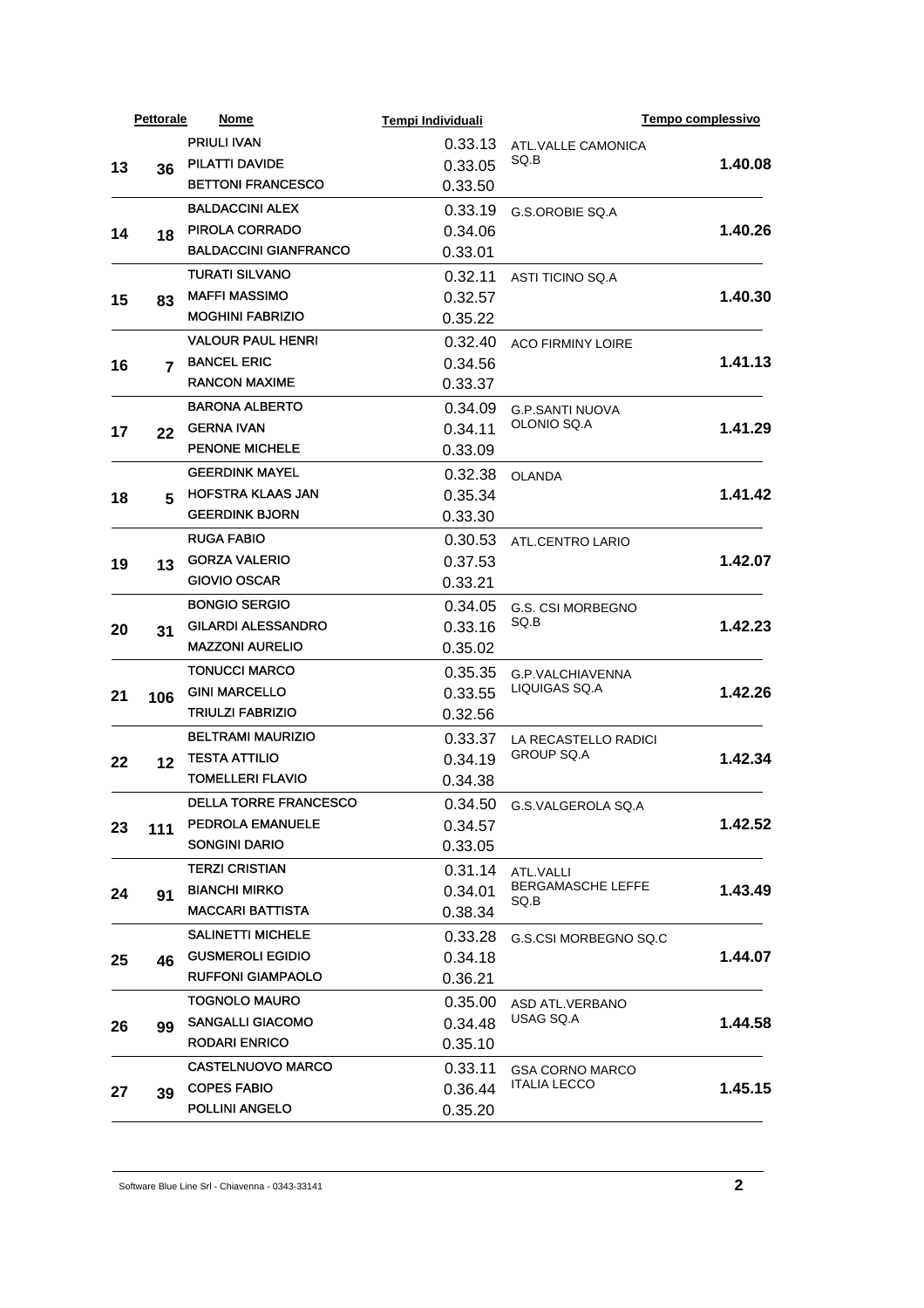|    | <b>Pettorale</b> | <b>Nome</b>                 | Tempi Individuali  |                                       | Tempo complessivo |
|----|------------------|-----------------------------|--------------------|---------------------------------------|-------------------|
|    |                  | <b>GRASSI GILDO</b>         | 0.36.40            | POL.ALBOSAGGIA SQ.B                   |                   |
| 28 | 81               | <b>NOBILI MAURIZIO</b>      | 0.34.58            |                                       | 1.45.16           |
|    |                  | <b>GIANONCELLI ENRICO</b>   | 0.33.38            |                                       |                   |
|    |                  | <b>CAVAGNA ISODORO</b>      | 0.33.55            | US SAN PELLEGRINO                     |                   |
| 29 | 10               | <b>BONZI FAUSTO</b>         | 0.34.59            | SQ.A                                  | 1.45.40           |
|    |                  | <b>FREDDI MARCO</b>         | 0.36.46            |                                       |                   |
|    |                  | <b>TORRI MAURIZIO</b>       | 0.35.39            | <b>G.P.TALAMONA SQ.B</b>              |                   |
| 30 | 33               | <b>ROVEDATTI GUIDO</b>      | 0.34.14            |                                       | 1.45.47           |
|    |                  | <b>GUSMEROLI RENATO</b>     | 0.35.54            |                                       |                   |
|    |                  | <b>COMPAGNONI VENANZIO</b>  | 0.34.02            | ATL.ALTA VALTELLINA                   |                   |
| 31 | 24               | <b>COMPAGNONI LUCIANO</b>   | 0.35.22            | SQ.A                                  | 1.45.52           |
|    |                  | <b>COMPAGNONI FLAVIO</b>    | 0.36.28            |                                       |                   |
|    |                  | <b>PARAGONI IVANO</b>       | 0.35.19            | <b>G.P.SANTI NUOVA</b>                |                   |
| 32 | 32               | <b>DELLA MORETTA IVAN</b>   | 0.36.11            | OLONIO SQ.B                           | 1.48.25           |
|    |                  | <b>CURTI LORENZO</b>        | 0.36.55            |                                       |                   |
|    |                  | <b>SONCINI MASSIMO</b>      | 0.35.01            | G.S.CSI MORBEGNO SQ.E                 |                   |
| 33 |                  | <b>BONGIO FABIO</b>         | 0.38.08            |                                       | 1.48.34           |
|    | 48               | PIGANZOLI STEFANO           | 0.35.25            |                                       |                   |
|    |                  | <b>LUMINA STEFANO</b>       | 0.35.09            | G.P.VALCHIAVENNA                      |                   |
|    | 107              | <b>TIRINZONI DARIO</b>      | 0.36.01            | LIQUIGAS SQ.B                         | 1.48.40           |
| 34 |                  | <b>LISIGNOLI FRANCO</b>     | 0.37.30            |                                       |                   |
|    | 20               | <b>RIVA PIETRO</b>          | 0.37.09            |                                       |                   |
|    |                  | <b>BELLATI RICCARDO</b>     | 0.34.57            | POL.PAGNONA SQ.A                      | 1.48.42           |
| 35 |                  | <b>TANTARDINI VASCO</b>     | 0.36.36            |                                       |                   |
|    |                  | <b>PANIGA OSCAR</b>         |                    |                                       |                   |
|    |                  | <b>FRATE FABRIZIO</b>       | 0.34.04            | <b>G.P.SANTI NUOVA</b><br>OLONIO SQ.E | 1.49.01           |
| 36 | 66               | <b>DENTI ANDREA</b>         | 0.37.21<br>0.37.36 |                                       |                   |
|    |                  | <b>BELOTTI FRANCANTONIO</b> |                    |                                       |                   |
|    |                  | <b>SCANDOLERA ALEX</b>      | 0.34.33            | G.S. OROBIE SO.B                      |                   |
| 37 | 97               | <b>TASSI PIER ALBERTO</b>   | 0.38.31            |                                       | 1.49.03           |
|    |                  |                             | 0.35.59            |                                       |                   |
|    |                  | <b>MENEGON ALAN</b>         |                    | 0.37.11 ATLETICA SUSA                 |                   |
| 38 | 17               | <b>MARCUCCI DAVIDE</b>      | 0.36.23            |                                       | 1.49.07           |
|    |                  | <b>EJDALLIN MATTEO</b>      | 0.35.33            |                                       |                   |
|    |                  | <b>BERTOLINI GIACOMO</b>    | 0.37.07            | G.S.CSI MORBEGNO SQ.D                 |                   |
| 39 | 47               | <b>SPINI GUIDO</b>          | 0.35.07            |                                       | 1.49.33           |
|    |                  | <b>FUMELLI ROBERTO</b>      | 0.37.19            |                                       |                   |
|    |                  | <b>GIANOLA GIOVANNI</b>     | 0.34.26            | AS. PREMANA SQ.A                      |                   |
| 40 | 126              | <b>GIANOLA MATTEO</b>       | 0.38.11            |                                       | 1.50.05           |
|    |                  | <b>GIANOLA DANIELE</b>      | 0.37.28            |                                       |                   |
|    |                  | <b>BERRA GIACOMO</b>        | 0.36.44            | SPORTIVA LANZADA SQ.B                 |                   |
| 41 | 43               | <b>NANI GIANLUCA</b>        | 0.36.54            |                                       | 1.50.13           |
|    |                  | <b>SERTORE DAVIDE</b>       | 0.36.35            |                                       |                   |
|    |                  | <b>GROSSI VALENTINO</b>     | 0.35.12            | G.S.VALGEROLA SQ.C                    |                   |
| 42 | 113              | <b>TARABINI SALVATORE</b>   | 0.38.34            |                                       | 1.50.15           |
|    |                  | <b>GAGGI DONATO</b>         | 0.36.29            |                                       |                   |
|    |                  |                             |                    |                                       |                   |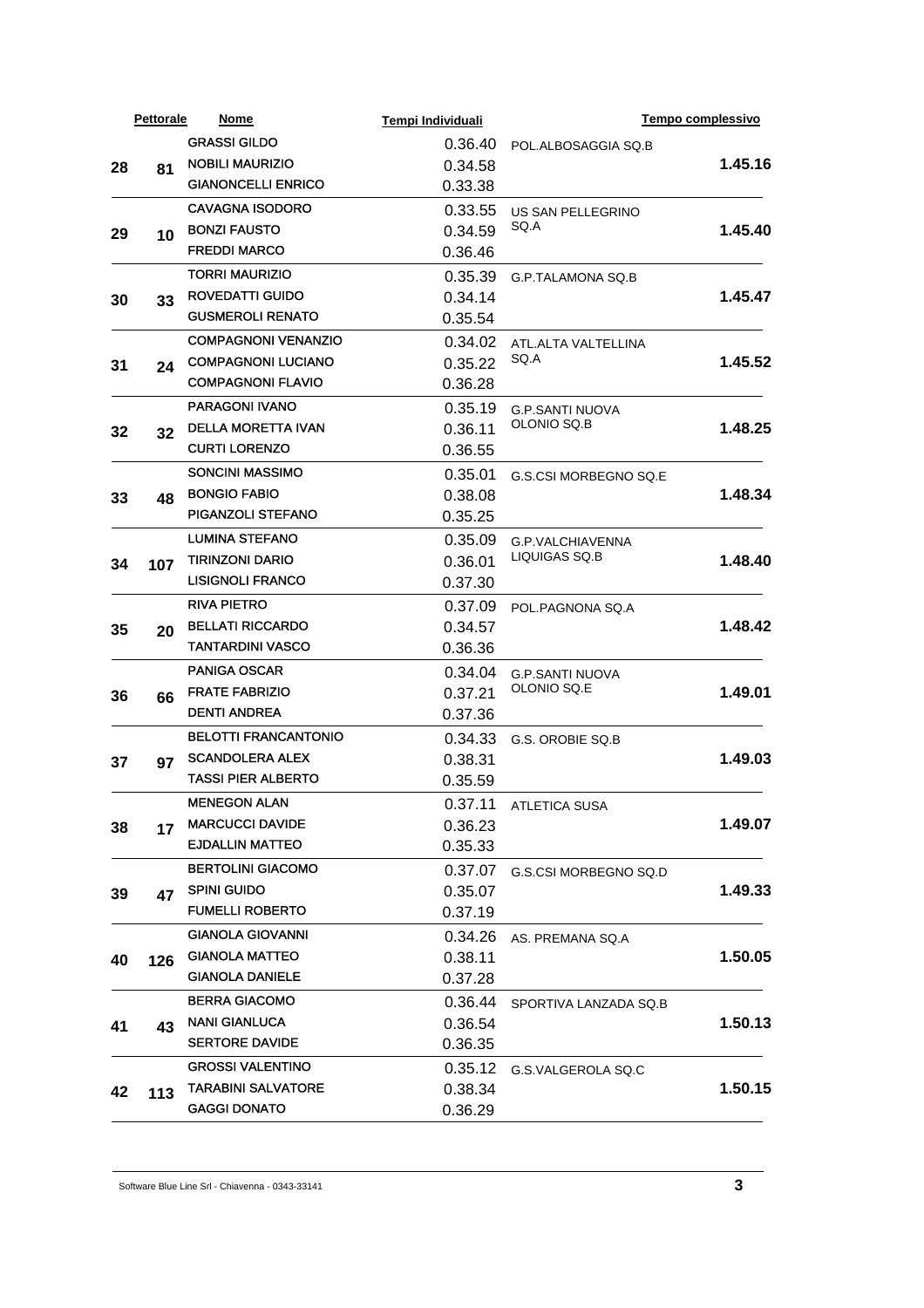|    | <b>Pettorale</b> | <b>Nome</b>                 | Tempi Individuali |                            | Tempo complessivo |
|----|------------------|-----------------------------|-------------------|----------------------------|-------------------|
|    |                  | <b>PIOMBARDI MICHELE</b>    | 0.34.56           | G.S.VALGEROLA SQ.B         |                   |
| 43 | $112$            | <b>LIETTI PAOLO</b>         | 0.38.37           |                            | 1.50.26           |
|    |                  | <b>PASSERINI GIORGIO</b>    | 0.36.53           |                            |                   |
|    |                  | <b>GUSMEROLI ALESSANDRO</b> | 0.37.59           | G.P.TALAMONA SQ.C          |                   |
| 44 | 70               | <b>TIRINZONI ENRICO</b>     | 0.35.42           |                            | 1.51.12           |
|    |                  | <b>SASSELLA FABIO</b>       | 0.37.31           |                            |                   |
|    |                  | <b>PICCENI FABRIZIO</b>     | 0.36.05           | SPORTIVA LANZADA SQ.A      |                   |
| 45 | 27               | <b>PEDROLINI UGO</b>        | 0.37.56           |                            | 1.51.21           |
|    |                  | <b>LANZI STEFANO</b>        | 0.37.20           |                            |                   |
|    |                  | <b>FAIFEN DAVIDE</b>        | 0.35.23           | ATL.ALTA VALTELLINA        |                   |
| 46 | 42               | <b>COMPAGNONI OTTAVIO</b>   | 0.38.30           | SQ.B                       | 1.52.00           |
|    |                  | <b>GIANOLI THOMAS</b>       | 0.38.07           |                            |                   |
|    |                  | <b>GIANOLA ERIK</b>         | 0.34.14           | AS. PREMANA SQ.B           |                   |
| 47 | 127              | <b>GIANOLA STEFANO</b>      | 0.40.03           |                            | 1.52.12           |
|    |                  | <b>GIANOLA ENZO</b>         | 0.37.55           |                            |                   |
|    |                  | PONTIGGIA GIAMBATTISTA      | 0.37.00           | G.S.VALGEROLA SQ.D         |                   |
| 48 | 114              | <b>MALGESINI PIERLUIGI</b>  | 0.38.04           |                            | 1.52.36           |
|    |                  | <b>ZUGNONI DIEGO</b>        | 0.37.32           |                            |                   |
|    |                  | <b>GADOLA GIULIO</b>        | 0.37.28           | <b>ASTI TICINO SQ.B</b>    |                   |
| 49 | 84               | <b>GADOLA SILVIO</b>        | 0.36.47           |                            | 1.52.38           |
|    |                  | <b>MARCALLI GIANENRICO</b>  | 0.38.23           |                            |                   |
|    |                  | <b>RIVA ENEA</b>            | 0.35.21           | G.P.TALAMONA SQ.D          |                   |
| 50 | 71               | <b>GUSMEROLI PAOLO</b>      | 0.38.34           |                            | 1.52.50           |
|    |                  | <b>BAROLI VITTORIO</b>      | 0.38.55           |                            |                   |
|    |                  | <b>DONA' PAOLO</b>          | 0.38.00           | G.P.VALCHIAVENNA           |                   |
| 51 | 108              | <b>GERONIMI ARMANDO</b>     | 0.37.18           | LIQUIGAS SQ.C              | 1.53.39           |
|    |                  | <b>PANATTI EUGENIO</b>      | 0.38.21           |                            |                   |
|    |                  | DE MEO SERGIO               | 0.37.17           | G.S.VALGEROLA SQ.E         |                   |
| 52 | 115              | <b>DEI CAS ENRICO</b>       | 0.38.06           |                            | 1.53.50           |
|    |                  | <b>GIANOLI LUIGI</b>        | 0.38.27           |                            |                   |
|    |                  | <b>GANDIN MAURIZIO</b>      |                   | 0.36.56 POL. PAGNONA SQ.B  |                   |
| 53 | 85               | <b>MUTTONI GIANNI</b>       | 0.38.16           |                            | 1.54.32           |
|    |                  | <b>FAZZINI NILO</b>         | 0.39.20           |                            |                   |
|    |                  | <b>FOPPOLO GIAMPIETRO</b>   | 0.38.09           | G.S. OROBIE SQ.C           |                   |
| 54 | 98               | <b>ROVELLI GIORGIO</b>      | 0.38.49           |                            | 1.55.08           |
|    |                  | <b>TRAINI CLAUDIO</b>       | 0.38.10           |                            |                   |
|    |                  | <b>LEVI CARLO</b>           | 0.36.41           | G.P.VALCHIAVENNA           |                   |
| 55 | 109              | <b>DEL GROSSO ANDREA</b>    | 0.40.14           | LIQUIGAS SQ.D              | 1.55.10           |
|    |                  | <b>TRAPLETTI ROBIN</b>      | 0.38.15           |                            |                   |
|    |                  | <b>TOGNALI DAVIDE</b>       | 0.36.58           | <b>GAMBER DE CUNCURESS</b> |                   |
| 56 | 37               | <b>RIPAMONTI LUCA</b>       | 0.39.09           |                            | 1.55.12           |
|    |                  | <b>GIARDINI ALBERTO</b>     | 0.39.05           |                            |                   |
|    |                  | <b>BERTOLDINI TADDEO</b>    | 0.37.33           | CA. LIZZOLI                |                   |
| 57 | 104              | <b>LIZZOLI FAUSTO</b>       | 0.36.25           |                            | 1.55.32           |
|    |                  | <b>LIZZOLI EFREM</b>        | 0.41.34           |                            |                   |
|    |                  |                             |                   |                            |                   |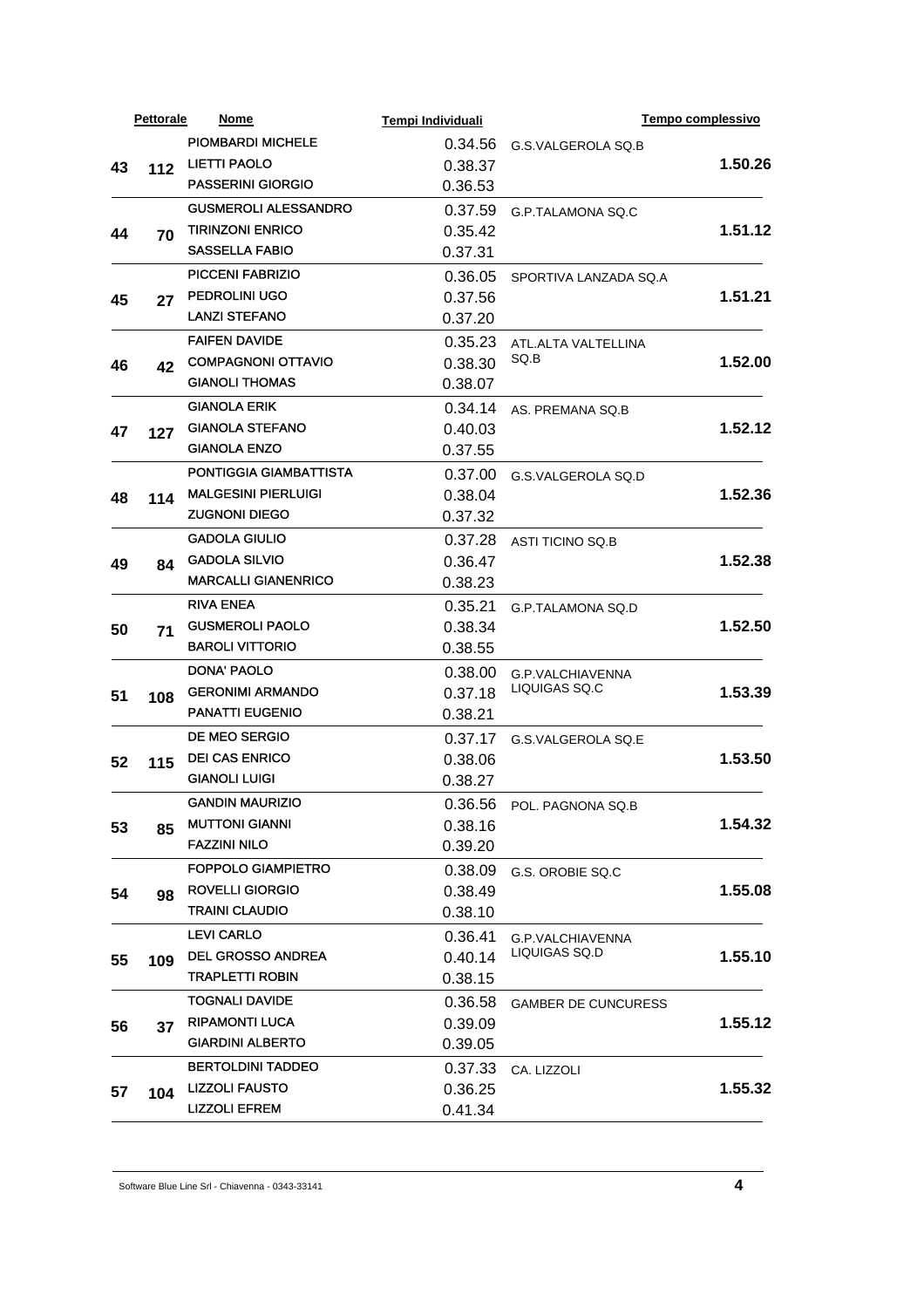|    | <b>Pettorale</b> | Nome                                                  | Tempi Individuali |                               | Tempo complessivo |
|----|------------------|-------------------------------------------------------|-------------------|-------------------------------|-------------------|
|    |                  | <b>BARLASCINI MARIO</b>                               | 0.37.03           | G.S.CSI MORBEGNO SQ.F         |                   |
| 58 | 49               | <b>BERTOLA MAURO</b>                                  | 0.39.35           |                               | 1.55.37           |
|    |                  | <b>FRANSCI GIANNI</b>                                 | 0.38.59           |                               |                   |
|    |                  | <b>SALVADORI MAURO</b>                                | 0.40.38           | U.S.MALONNO SQ.A              |                   |
| 59 | 19               | <b>PAINI GIOVANNI</b>                                 | 0.36.25           |                               | 1.55.51           |
|    |                  | <b>BONOMELLI BARNABA</b>                              | 0.38.48           |                               |                   |
|    |                  | <b>LIGARI ARMANDO</b>                                 | 0.36.59           | <b>G.P.SANTI NUOVA</b>        |                   |
| 60 | 64               | <b>TANGHERLONI GIUSEPPE</b>                           | 0.38.37           | OLONIO SQ.C                   | 1.56.03           |
|    |                  | <b>BONESI FAUSTO</b>                                  | 0.40.27           |                               |                   |
|    |                  | <b>TAGLIAFERRI LUCA</b>                               | 0.40.13           | POL. PAGNONA SQ.C             |                   |
|    |                  | <b>RIVA ROBERTO</b>                                   | 0.38.25           |                               | 1.56.56           |
| 61 | 86               | <b>FAZZINI FABIO</b>                                  | 0.38.18           |                               |                   |
|    |                  | <b>MANENTI MAURO</b>                                  | 0.35.37           | <b>G.S.CSI MORBEGNO</b>       |                   |
|    |                  | DAMIANI MASSIMILIANO                                  | 0.38.30           | SQ.G                          | 1.57.01           |
| 62 | 50               | <b>PASSERINI ANDREA</b>                               | 0.42.54           |                               |                   |
|    |                  | <b>BARRI CORRADO</b>                                  | 0.37.30           |                               |                   |
|    |                  | <b>FOGNINI MARZIO</b>                                 | 0.38.54           | G.P.TALAMONA SQ.F             | 1.57.11           |
| 63 | 73               | <b>MAZZONI MARCO</b>                                  | 0.40.47           |                               |                   |
|    |                  | <b>COMETTI FABIO</b>                                  |                   |                               |                   |
|    |                  | <b>BARUTA GIANLUCA</b>                                | 0.40.53           | POL.ALBOSAGGIA SQ.A           | 1.57.20           |
| 64 | 26               | <b>RAMPONI TIZIANO</b>                                | 0.39.35           |                               |                   |
|    |                  |                                                       | 0.36.52           |                               |                   |
|    | 89               | <b>BERTARINI EMANUELE</b>                             | 0.39.07           | POL. PAGNONA SQ.F             |                   |
| 65 |                  | <b>MAINETTI MARCO</b><br><b>DELL'ORO MASSIMILIANO</b> | 0.38.35           |                               | 1.57.28           |
|    |                  |                                                       | 0.39.46           |                               |                   |
|    |                  | <b>CACCIATORE BRUNO</b>                               | 0.38.03           | SPORTIVA LANZADA<br>SQ.D      |                   |
| 66 | 45               | <b>BARDEA LINDO</b>                                   | 0.38.49           |                               | 1.58.06           |
|    |                  | <b>CODAZZI MARINO</b>                                 | 0.41.14           |                               |                   |
|    |                  | <b>MARINI ALESSANDRO</b>                              | 0.37.32           | G.P.TALAMONA SQ.E             |                   |
| 67 | 72               | <b>FOLINI ELIO</b>                                    | 0.39.03           |                               | 1.58.10           |
|    |                  | <b>NOBILI CHRISTIAN</b>                               | 0.41.35           |                               |                   |
|    |                  | <b>RUFFONI AMOS</b>                                   |                   | 0.38.30 G.S.CSI MORBEGNO SQ.H |                   |
| 68 | 51               | <b>TAGLIAFERRI ENZO</b>                               | 0.41.51           |                               | 1.58.26           |
|    |                  | <b>ANGELINI SERGIO</b>                                | 0.38.05           |                               |                   |
|    |                  | VIVIANI DAMIANO                                       | 0.39.19           | ASD. US BORMIESE              |                   |
| 69 | 40               | <b>POZZI GIORGIO</b>                                  | 0.40.36           | ATL.SQ.B                      | 1.59.19           |
|    |                  | <b>RAINOLTER MARIO</b>                                | 0.39.24           |                               |                   |
|    |                  | <b>SCIANI REMO</b>                                    | 0.38.05           | <b>G.P.TALAMONA SQ.L</b>      |                   |
| 70 | 77               | <b>RAVELLI NEVIO</b>                                  | 0.39.51           |                               | 1.59.32           |
|    |                  | <b>FOLLA LUCA</b>                                     | 0.41.36           |                               |                   |
|    |                  | <b>BASSI MASSIMO</b>                                  | 0.38.04           | G.S.CSI MORBEGNO SQ.N         |                   |
| 71 | 57               | <b>FUMAGALLI FULVIO</b>                               | 0.39.46           |                               | 1.59.39           |
|    |                  | <b>CIAPPONI DANIELE</b>                               | 0.41.49           |                               |                   |
|    |                  | <b>MORIONDO PAOLO</b>                                 | 0.37.15           | POLISP. ALBOSAGGIA            |                   |
| 72 | 105              | <b>MUFFATTI FEDERICO</b>                              | 0.40.21           | SQ.D                          | 1.59.48           |
|    |                  | <b>BENETTI STEFANO</b>                                | 0.42.12           |                               |                   |
|    |                  |                                                       |                   |                               |                   |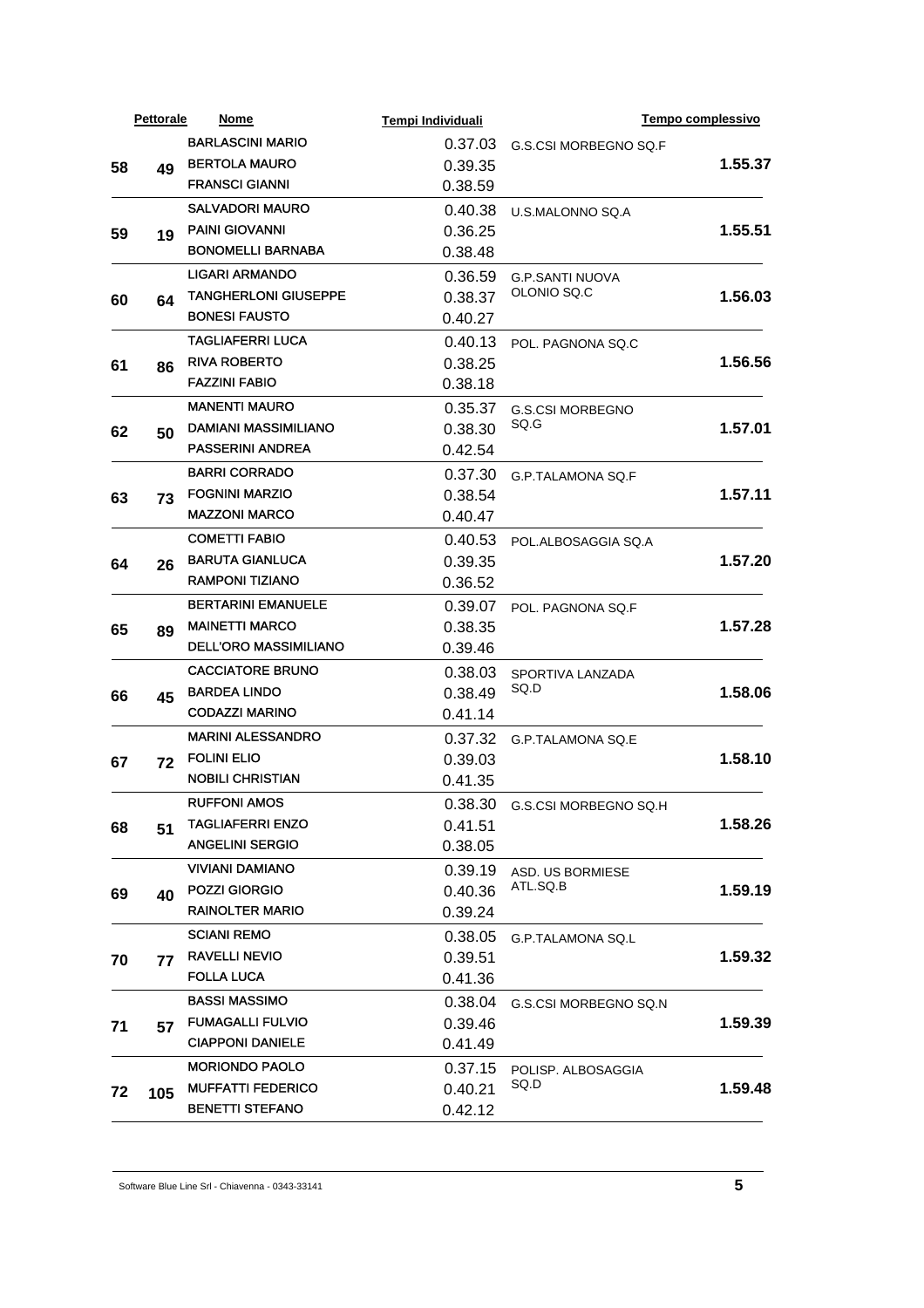|    | <b>Pettorale</b> | Nome                        | Tempi Individuali  |                             | <b>Tempo complessivo</b>                                                                        |
|----|------------------|-----------------------------|--------------------|-----------------------------|-------------------------------------------------------------------------------------------------|
|    |                  | <b>BONESI MARINO</b>        | 0.43.58            | <b>G.P.SANTI NUOVA</b>      |                                                                                                 |
| 73 | 65               | <b>VOLPI ROBERTO</b>        | 0.36.43            | OLONIO SQ.D                 | 1.59.55                                                                                         |
|    |                  | <b>MORE LUIGI</b>           | 0.39.14            |                             |                                                                                                 |
|    |                  | <b>BRUMANA GIORDANO</b>     | 0.39.17            | US.SAMPELLEGRINO            |                                                                                                 |
| 74 | 34               | <b>MAZZOLENI F. UMBERTO</b> | 0.40.49            | SQ.B                        | 1.59.57                                                                                         |
|    |                  | <b>GALIZZI LUIGI</b>        | 0.39.51            |                             |                                                                                                 |
|    |                  | <b>BELOTTI LUCIANO</b>      | 0.39.53            | POL. ALBOSAGGIA SQ.C        |                                                                                                 |
| 75 | 82               | PEDRAZZOLI PAOLO            | 0.39.31            |                             |                                                                                                 |
|    |                  | <b>BIANCHINI MORENO</b>     | 0.40.57            |                             |                                                                                                 |
|    |                  | <b>NAVA MASSIMO</b>         | 0.40.18            | G.S.CSI MORBEGNO SQ.S       |                                                                                                 |
| 76 | 62               | <b>LEONI CARLO</b>          | 0.39.44            |                             |                                                                                                 |
|    |                  | <b>RUFFONI GIOVANNI</b>     | 0.40.21            |                             |                                                                                                 |
|    |                  | <b>FRATE MASSIMO</b>        | 0.40.56            | <b>G.P.SANTI NUOVA</b>      |                                                                                                 |
| 77 | 68               | <b>TOSARINI ALBERTO</b>     | 0.41.22            | OLONIO SQ.G                 |                                                                                                 |
|    |                  | <b>TOSARINI ILARIO</b>      | 0.38.14            |                             |                                                                                                 |
|    |                  | <b>TODESCHINI GIORGIO</b>   | 0.42.05            | US.SAMPELLEGRINO            | 2.00.21<br>2.00.23<br>2.00.32<br>2.00.41<br>2.00.43<br>2.00.47<br>2.01.12<br>2.01.19<br>2.01.36 |
| 78 | 35               | <b>MIDALI FAUSTO</b>        | 0.39.59            | SQ.C                        |                                                                                                 |
|    |                  | <b>MUSITELLI GIOVANNI</b>   | 0.38.37            |                             |                                                                                                 |
|    |                  | <b>MARTINOLI MARCO</b>      | 0.36.57            | <b>MARATHON CLUB A.S.D.</b> |                                                                                                 |
| 79 | 28               | <b>DELVO' PAOLO</b>         | 0.42.01            |                             |                                                                                                 |
|    |                  | <b>BORDONI CARLUCCIO</b>    | 0.41.45            |                             |                                                                                                 |
|    |                  | <b>BERIZZI ROBERTO</b>      | 0.39.59            | LA RECASTELLO RADICI        |                                                                                                 |
| 80 | 92               | <b>CAVAGNA STEFANO</b>      | 0.38.01            | <b>GROUP SQ.B</b>           |                                                                                                 |
|    |                  | <b>LOVERINI GIOVANNI</b>    | 0.42.47            |                             |                                                                                                 |
|    |                  | <b>MANDELLI AZIO</b>        | 0.42.45            | POL. PAGNONA SQ.E           |                                                                                                 |
| 81 | 88               | <b>BRAMBILLA GIACOMO</b>    | 0.39.37            |                             |                                                                                                 |
|    |                  | <b>SPANO MASSIMILIANO</b>   | 0.38.50            |                             |                                                                                                 |
|    |                  | <b>GUERRA CARLO</b>         | 0.42.18            | G.P.TALAMONA SQ.M           |                                                                                                 |
| 82 |                  | <b>GUSMEROLI DARIO</b>      | 0.38.19            |                             |                                                                                                 |
|    | 78               | <b>REBAI BRENNO</b>         | 0.40.42            |                             |                                                                                                 |
|    |                  | <b>BRUZZESE FABIO</b>       |                    | 0.39.03 G.P.TALAMONA SQ.H   |                                                                                                 |
|    |                  | <b>SPINI DANIELE</b>        | 0.41.37            |                             |                                                                                                 |
| 83 | 75               | <b>TIRINZONI GABRIELE</b>   | 0.40.56            |                             |                                                                                                 |
|    |                  | <b>CERRI GENESIO</b>        | 0.40.28            |                             |                                                                                                 |
|    |                  | <b>MILIVINTI GIUSEPPE</b>   | 0.39.36            | <b>G.P.TALAMONA SQ.I</b>    | 2.01.46                                                                                         |
| 84 | 76               | <b>CIAPONI COSTANTE</b>     | 0.41.42            |                             |                                                                                                 |
|    |                  | <b>FAZZINI FILIPPO</b>      | 0.41.29            |                             |                                                                                                 |
|    |                  | <b>GIANOLA GIOVANNI</b>     |                    | AS. PREMANA SQ.C            | 2.02.02                                                                                         |
| 85 | 128              | <b>GIANOLA NOVERINO</b>     | 0.41.00<br>0.39.33 |                             |                                                                                                 |
|    |                  | <b>CERRI GIUSEPPE</b>       |                    |                             |                                                                                                 |
|    |                  | <b>FABANI GABRIELE</b>      | 0.39.47            | G.S.CSI MORBEGNO SQ.J       |                                                                                                 |
| 86 | 53               | <b>MINONZIO MAURO</b>       | 0.40.09            |                             | 2.02.42                                                                                         |
|    |                  |                             | 0.42.46            |                             |                                                                                                 |
|    |                  | <b>BROGLIO FABIO</b>        | 0.40.54            | G.S.CSI MORBEGNO SQ.K       |                                                                                                 |
| 87 | 54               | <b>FIORESE ARMANDO</b>      | 0.40.30            |                             | 2.03.00                                                                                         |
|    |                  | <b>PERLINI CORRADO</b>      | 0.41.36            |                             |                                                                                                 |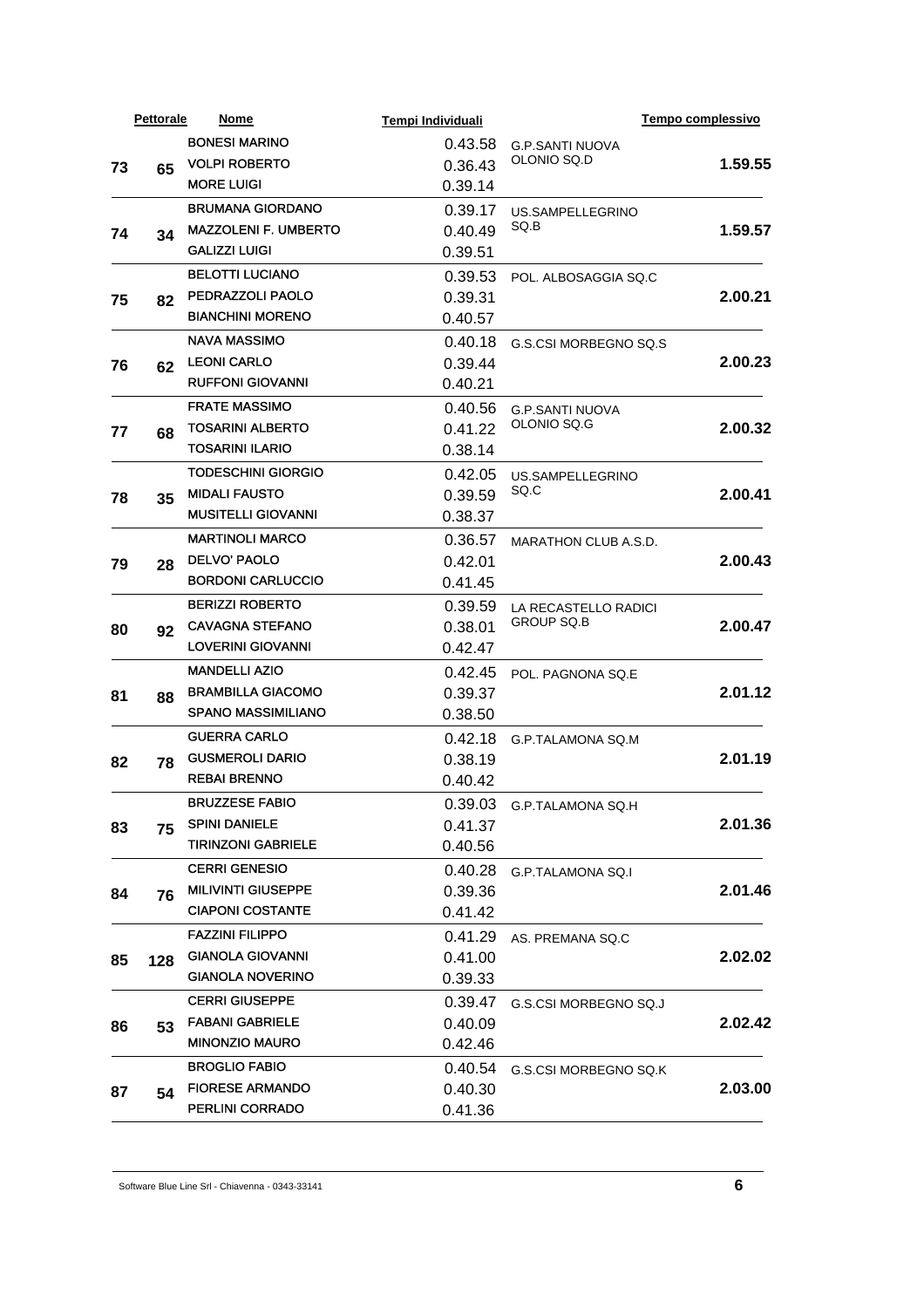|     | <b>Pettorale</b> | Nome                                           | Tempi Individuali  |                                       | Tempo complessivo  |
|-----|------------------|------------------------------------------------|--------------------|---------------------------------------|--------------------|
|     |                  | <b>MAINETTI PIO</b>                            | 0.42.47            | POL. PAGNONA SQ.G                     |                    |
| 88  | 90               | <b>ORGANIA LUCIANO</b>                         | 0.41.43            |                                       | 2.04.17            |
|     |                  | <b>FESTORAZZI FABIO</b>                        | 0.39.47            |                                       |                    |
|     |                  | <b>COLTELLI PAOLO</b>                          | 0.44.22            | AS FALCHI LECCO SQ.B                  |                    |
| 89  | 102              | <b>PAGANONI GIANLUCA</b>                       | 0.39.43            |                                       | 2.04.22            |
|     |                  | <b>TAVOLA MARCO</b>                            | 0.40.17            |                                       |                    |
|     |                  | <b>SENESTRARI GIANCARLO</b>                    | 0.40.26            | G.S.VALGEROLA SQ.L                    |                    |
| 90  | 120              | <b>CAPITANI LUCIANO</b>                        | 0.40.21            |                                       | 2.04.31            |
|     |                  | <b>ORLANDO MATTEO</b>                          | 0.43.44            |                                       |                    |
|     |                  | <b>SANDRINI ROBERTO</b>                        | 0.42.04            | G.S.CSI MORBEGNO SQ.I                 |                    |
| 91  | 52               | <b>CONFORTI RAFFAELE</b>                       | 0.43.04            |                                       | 2.05.00            |
|     |                  | <b>ROTA GIUSEPPE</b>                           | 0.39.52            |                                       |                    |
|     |                  | <b>FERRARI BRUNO</b>                           | 0.41.54            | G.S.VALGEROLA SQ.H                    |                    |
| 92  |                  | <b>RUFFONI GRAZIANO</b>                        | 0.42.53            |                                       | 2.05.03<br>2.05.38 |
|     | 118              | <b>MANNI FABRIZIO</b>                          | 0.40.16            |                                       |                    |
|     |                  | <b>GUARINONI ALBERTO</b>                       | 0.42.52            | US. MALONNO SQ.B                      |                    |
| 93  | 93               | <b>MALGARIDA ANGELO</b>                        | 0.38.52            |                                       |                    |
|     |                  | <b>BIASINI GIANFRANCO</b>                      | 0.43.54            |                                       |                    |
|     |                  | <b>ANANIA GENNARO</b>                          | 0.39.51            | <b>ASD ATL.VERBANO</b>                |                    |
| 94  | 100              | <b>NEGRI MARCO</b>                             | 0.42.47            | USAG SQ.B                             | 2.05.44            |
|     |                  | <b>FERRARI GIANFRANCO</b>                      | 0.43.06            |                                       |                    |
|     |                  | <b>LHANSOUR RACHID</b>                         | 0.45.44            |                                       |                    |
|     |                  | <b>IOLI GIORGIO</b>                            | 0.40.51            | G.S.VALGEROLA SQ.G                    | 2.05.47            |
| 95  | 117              | <b>RUFFONI LUCA</b>                            | 0.39.12            |                                       |                    |
|     |                  | <b>CRIPPA ALESSANDRO</b>                       | 0.38.20            |                                       |                    |
|     | 103              | <b>MAGGIONI GIANLUCA</b>                       | 0.45.29            | AS FALCHI LECCO SQ.C                  | 2.06.05            |
| 96  |                  | <b>PIZZAGALLI CLAUDIO</b>                      | 0.42.16            |                                       |                    |
|     |                  | <b>MAZZONI MARCO</b>                           |                    |                                       |                    |
|     |                  | <b>MONACO DONATO</b>                           | 0.39.58            | <b>G.S.CSI MORBEGNO</b><br>SQ.M       | 2.07.14            |
| 97  | 56               | <b>LIBERA FRANCO</b>                           | 0.43.36<br>0.43.40 |                                       |                    |
|     |                  | <b>ONGARETTI ALESSANDRO</b>                    |                    |                                       |                    |
|     |                  | <b>POLONIOLI GIUSEPPE</b>                      |                    | 0.41.23 US. MALONNO SQ.C              |                    |
| 98  | 94               | <b>MAFFEIS IVAN</b>                            | 0.42.59            |                                       | 2.07.37            |
|     |                  | <b>MARTINELLI ANTONIO</b>                      | 0.43.15            |                                       |                    |
|     |                  | <b>D'ASCHIERI MAURIZIO</b>                     | 0.43.35            | SPORTIVA LANZADA<br>SQ.C              |                    |
| 99  | 44               | PEDRAZZOLI VITTORIO                            | 0.43.31            |                                       | 2.08.58            |
|     |                  | <b>ZANINI TONINO</b>                           | 0.41.52            |                                       |                    |
|     |                  |                                                | 0.41.31            | <b>GRUPPO POD.RUPE</b><br>MAGNA       |                    |
| 100 | 38               | <b>FRANZINI ANDREA</b><br><b>DI GIOIA OMAR</b> | 0.43.29            |                                       | 2.09.22            |
|     |                  |                                                | 0.44.22            |                                       |                    |
|     |                  | <b>GIAMBELLI GIANLUCA</b>                      | 0.43.10            | <b>G.P.SANTI NUOVA</b><br>OLONIO SQ.H |                    |
| 101 | 69               | <b>BARRI MORENO</b>                            | 0.45.29            |                                       | 2.09.49            |
|     |                  | <b>MANGANO VITTORIO</b>                        | 0.41.10            |                                       |                    |
|     |                  | PIGANZOLI MAURIZIO                             | 0.43.38            | G.S.VALGEROLA SQ.N                    |                    |
|     | 102 122          | PIGANZOLI MATTIA                               | 0.41.49            |                                       | 2.10.14            |
|     |                  | <b>RUFFONI ROCCO</b>                           | 0.44.47            |                                       |                    |

Software Blue Line Srl - Chiavenna - 0343-33141 **7**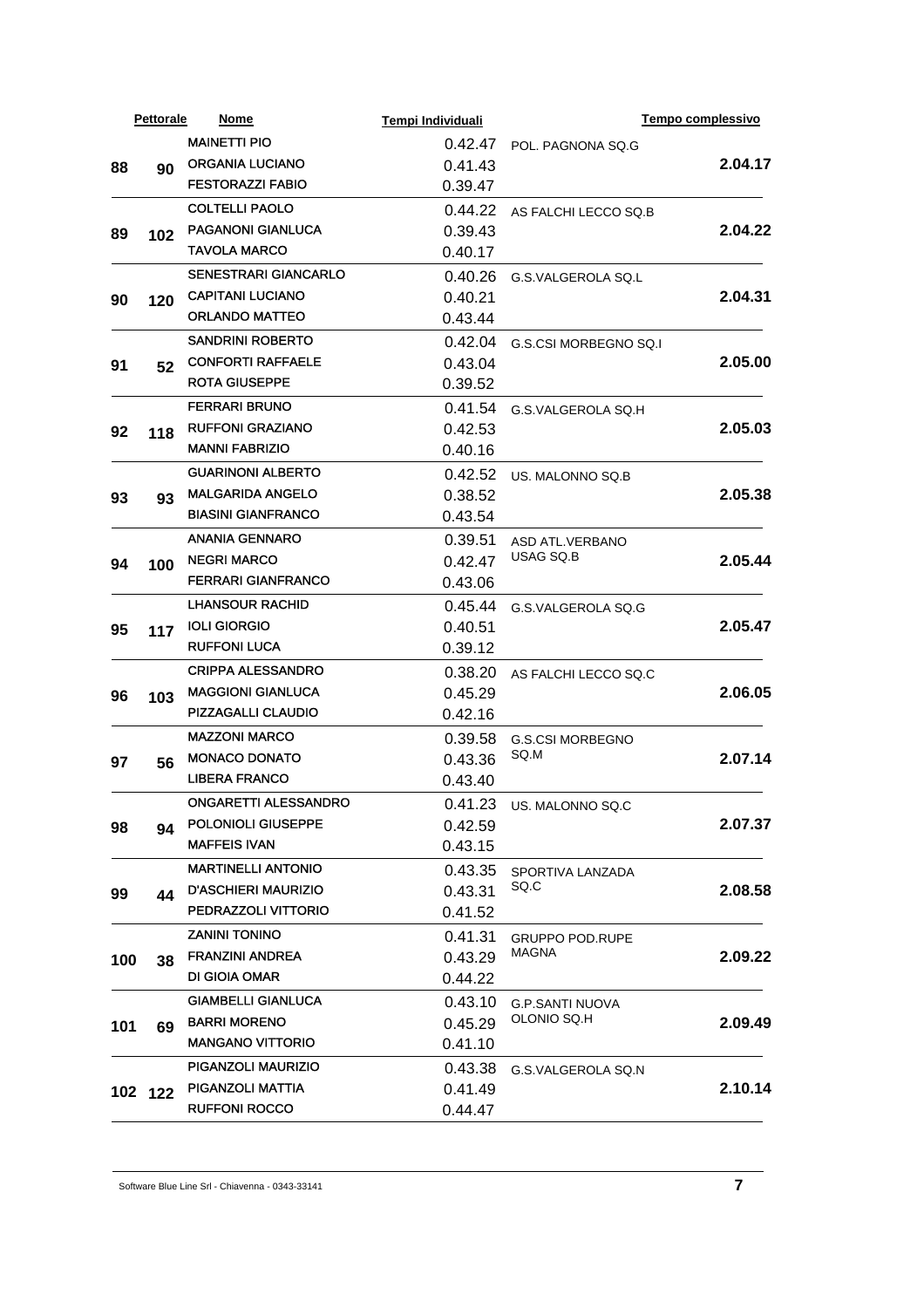|         | <b>Pettorale</b> | Nome                       | Tempi Individuali |                                       |                                                                          |
|---------|------------------|----------------------------|-------------------|---------------------------------------|--------------------------------------------------------------------------|
|         |                  | <b>GUSMEROLI STEFANO</b>   | 0.41.01           | G.S.CSI MORBEGNO SQ.L                 |                                                                          |
| 103     | 55               | <b>TACCHINI VITALE</b>     | 0.43.24           |                                       | 2.10.19                                                                  |
|         |                  | <b>TESTA IVANO</b>         | 0.45.54           |                                       |                                                                          |
|         |                  | <b>MAZZUCCHI FRANCESCO</b> | 0.41.05           | <b>G.S.CSI MORBEGNO</b>               |                                                                          |
| 104     | 58               | <b>CIAPPONI GIORGIO</b>    | 0.42.49           | SQ.O                                  | 2.10.32                                                                  |
|         |                  | <b>MOTTA GIAMPAOLO</b>     | 0.46.38           |                                       |                                                                          |
|         |                  | <b>CERRI GIANNI</b>        | 0.41.24           | G.P.TALAMONA SQ.G                     |                                                                          |
| 105     | 74               | <b>GUSMEROLI GIORDANO</b>  | 0.41.17           |                                       | 2.10.55                                                                  |
|         |                  | <b>LORENZONI MATTEO</b>    | 0.48.14           |                                       |                                                                          |
|         |                  | <b>CURTONI GIANNI</b>      | 0.41.07           | ATL.VALLI DEL BITTO                   |                                                                          |
| 106     |                  | <b>CODEGA LUCA</b>         | 0.41.04           |                                       |                                                                          |
|         | 25               | DE GIACOMINA PAOLO         | 0.48.51           |                                       |                                                                          |
|         |                  | <b>TAGLIAFERRI DANIELE</b> | 0.44.23           |                                       | Tempo complessivo<br>2.11.02<br>2.11.34<br>2.11.36<br>2.11.47<br>2.12.09 |
|         |                  | <b>TAGLIAFERRI MARINO</b>  | 0.42.16           | POL. PAGNONA SQ.D                     |                                                                          |
| 107     | 87               | <b>TAGLIAFERRI ANDREA</b>  | 0.44.55           |                                       |                                                                          |
|         |                  | <b>DELL'ANDRINO LUCA</b>   |                   |                                       |                                                                          |
|         |                  | <b>BRIZ MAURIZIO</b>       | 0.47.20           | <b>G.P.SANTI NUOVA</b><br>OLONIO SQ.F |                                                                          |
| 108     | 67               | <b>MARVEGGIO BRUNO</b>     | 0.44.46           |                                       |                                                                          |
|         |                  |                            | 0.39.30           |                                       |                                                                          |
|         |                  | <b>SPEZIALE MAX</b>        | 0.39.43           | G.S.VALGEROLA SQ.F                    |                                                                          |
|         | 109 116          | <b>RUSCONI MICHELE</b>     | 0.42.34           |                                       |                                                                          |
|         |                  | <b>SPINI OSCAR</b>         | 0.49.30           |                                       |                                                                          |
|         | 110 110          | <b>MEZZERA FLAVIO</b>      | 0.51.37           | G.P.VALCHIAVENNA<br>LIQUIGAS SQ.E     |                                                                          |
|         |                  | <b>GINI PLACIDO</b>        | 0.41.24           |                                       |                                                                          |
|         |                  | <b>TRAPLETTI DARIO</b>     | 0.39.08           |                                       |                                                                          |
|         |                  | <b>GUSMEROLI GIULIANO</b>  | 0.45.17           | G.S.CSI MORBEGNO SQ.P                 |                                                                          |
| 111     | 59               | <b>SCOTTI FRANCO</b>       | 0.43.57           |                                       | 2.12.34                                                                  |
|         |                  | <b>CARGANICO ANTONIO</b>   | 0.43.20           |                                       |                                                                          |
|         |                  | <b>FAZZINI FABIO</b>       | 0.43.17           | G.S.VALGEROLA SQ.M                    | 2.12.50                                                                  |
|         | 112 121          | <b>RASICA GIUSEPPE</b>     | 0.46.12           |                                       |                                                                          |
|         |                  | <b>MATTARUCCHI PIETRO</b>  | 0.43.21           |                                       |                                                                          |
|         |                  | <b>DABRAIO VINCENZO</b>    |                   | 0.42.54 ASD ATL.VERBANO               |                                                                          |
|         | 113 101          | <b>MERLIN MASSIMO</b>      | 0.44.09           | USAG SQ.C                             | 2.13.51                                                                  |
|         |                  | <b>TAVERNINI ENZO</b>      | 0.46.48           |                                       |                                                                          |
|         |                  | <b>BRUNI ROMANO</b>        | 0.46.07           | G.S.VALGEROLA SQ.O                    |                                                                          |
|         | 114 123          | <b>SANDIONIGI DARIO</b>    | 0.46.17           |                                       | 2.15.03                                                                  |
|         |                  | <b>ZECCA SIMONE</b>        | 0.42.39           |                                       |                                                                          |
|         |                  | <b>VANINI PLINIO</b>       | 0.42.48           | G.P.TALAMONA SQ.O                     |                                                                          |
| 115     | 80               | <b>BRUGA GIAMPIERO</b>     | 0.45.31           |                                       | 2.15.25                                                                  |
|         |                  | <b>MAZZOLINI FEDERICO</b>  | 0.47.06           |                                       |                                                                          |
|         |                  | <b>BRIOSCHI RUGGERO</b>    | 0.43.47           | G.S.VALGEROLA SQ.I                    |                                                                          |
| 116 119 |                  | <b>MELE' ATTILIO</b>       | 0.42.40           |                                       | 2.16.01                                                                  |
|         |                  | <b>FERRAMINI FRANCO</b>    | 0.49.34           |                                       |                                                                          |
|         |                  | <b>ROTA ALBERTO</b>        | 0.39.56           | ATL.ALTA VALLE                        |                                                                          |
| 117     | 14               | <b>CATTANEO BRUNO</b>      | 0.47.38           | BREMBANA SQ.A                         | 2.19.09                                                                  |
|         |                  | <b>BRAMBILLA GIUSEPPE</b>  | 0.51.35           |                                       |                                                                          |
|         |                  |                            |                   |                                       |                                                                          |